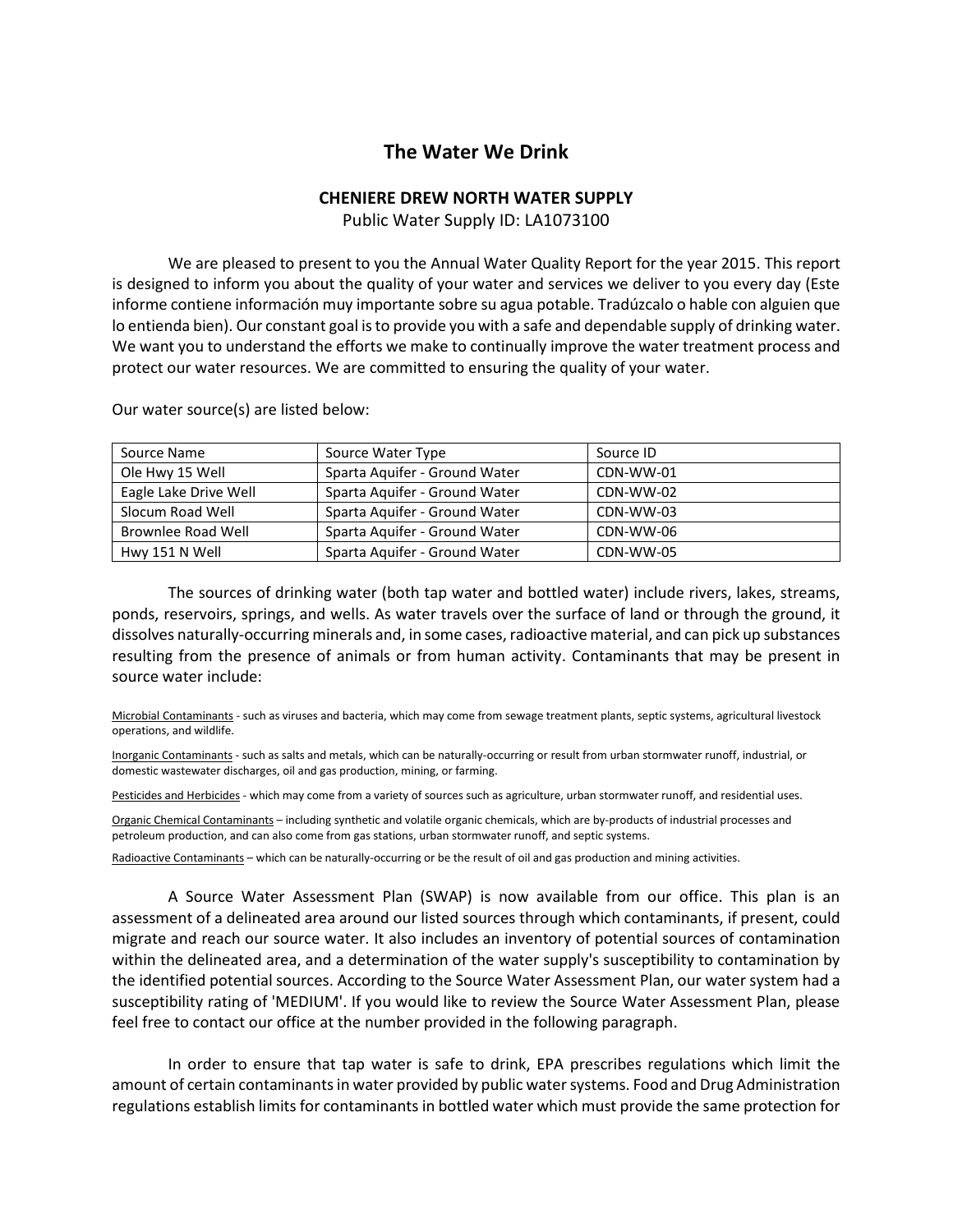public health. **We are pleased to report that our drinking water is safe and meets Federal and State requirements.** If you have any questions about this report, please contact John D. Nichols, Operations Manager, or Terry F. Ware, Board President, at (318) 322-9516 or any of your other water system board members. We want our valued customers to be informed about their water utility. If you want to learn more, please attend any of the regularly scheduled meetings. The Board of Directors of Cheniere Drew Water System conducts a monthly business meeting on the second Tuesday of each month at 7 PM. The location of this business meeting is at the water office located at 646 Commercial Parkway in West Monroe.

If present, elevated levels of lead can cause serious health problems, especially for pregnant women and young children. Lead in drinking water is primarily from materials and components associated with service lines and home plumbing. CHENIERE DREW NORTH WATER SUPPLY is responsible for providing high quality drinking water, but cannot control the variety of materials used in plumbing components. When your water has been sitting for several hours, you can minimize the potential for lead exposure by flushing your tap for 30 seconds to 2 minutes before using water for drinking or cooking. If you are concerned about lead in your water, you may wish to have your water tested. Information on lead in drinking water, testing methods, and steps you can take to minimize exposure is available from the Safe Drinking Water Hotline or at [http://www.epa.gov/safewater/lead.](http://www.epa.gov/safewater/lead)

The Louisiana Department of Health and Hospitals - Office of Public Health routinely monitors for constituents in your drinking water according to Federal and State laws. The tables that follow show the results of our monitoring during the period of January 1st to December 31st, 2015. Drinking water, including bottled water, may reasonably be expected to contain at least small amounts of some contaminants. The presence of contaminants does not necessarily indicate that water poses a health risk.

In the tables below, you will find many terms and abbreviations you might not be familiar with. To help you better understand these terms, we've provided the following definitions:

Parts per million (ppm) or Milligrams per liter (mg/L) – one part per million corresponds to one minute in two years or a single penny in \$10,000.

Parts per billion (ppb) or Micrograms per liter (ug/L) – one part per billion corresponds to one minute in 2,000 years, or a single penny in \$10,000,000.

Picocuries per liter (pCi/L) – picocuries per liter is a measure of the radioactivity in water.

Treatment Technique (TT) – an enforceable procedure or level of technological performance which public water systems must follow to ensure control of a contaminant.

Action level (AL) – the concentration of a contaminant that, if exceeded, triggers treatment or other requirements that a water system must follow.

Maximum contaminant level (MCL) – the "Maximum Allowed" MCL is the highest level of a contaminant that is allowed in drinking water. MCL's are set as close to the MCLG's as feasible using the best available treatment technology.

Maximum contaminant level goal (MCLG) – the "Goal" is the level of a contaminant in drinking water below which there is no known or expected risk to human health. MCLG's allow for a margin of safety.

Maximum residual disinfectant level (MRDL) – The highest level of a disinfectant allowed in drinking water. There is convincing evidence that addition of a disinfectant is necessary for control of microbial contaminants.

Maximum residual disinfectant level goal (MRDLG) – The level of a drinking water disinfectant below which there is no known or expected risk to health. MRDLGs do not reflect the benefits of the use of disinfectants to control microbial contaminants.

During the period covered by this report we had the below noted violations.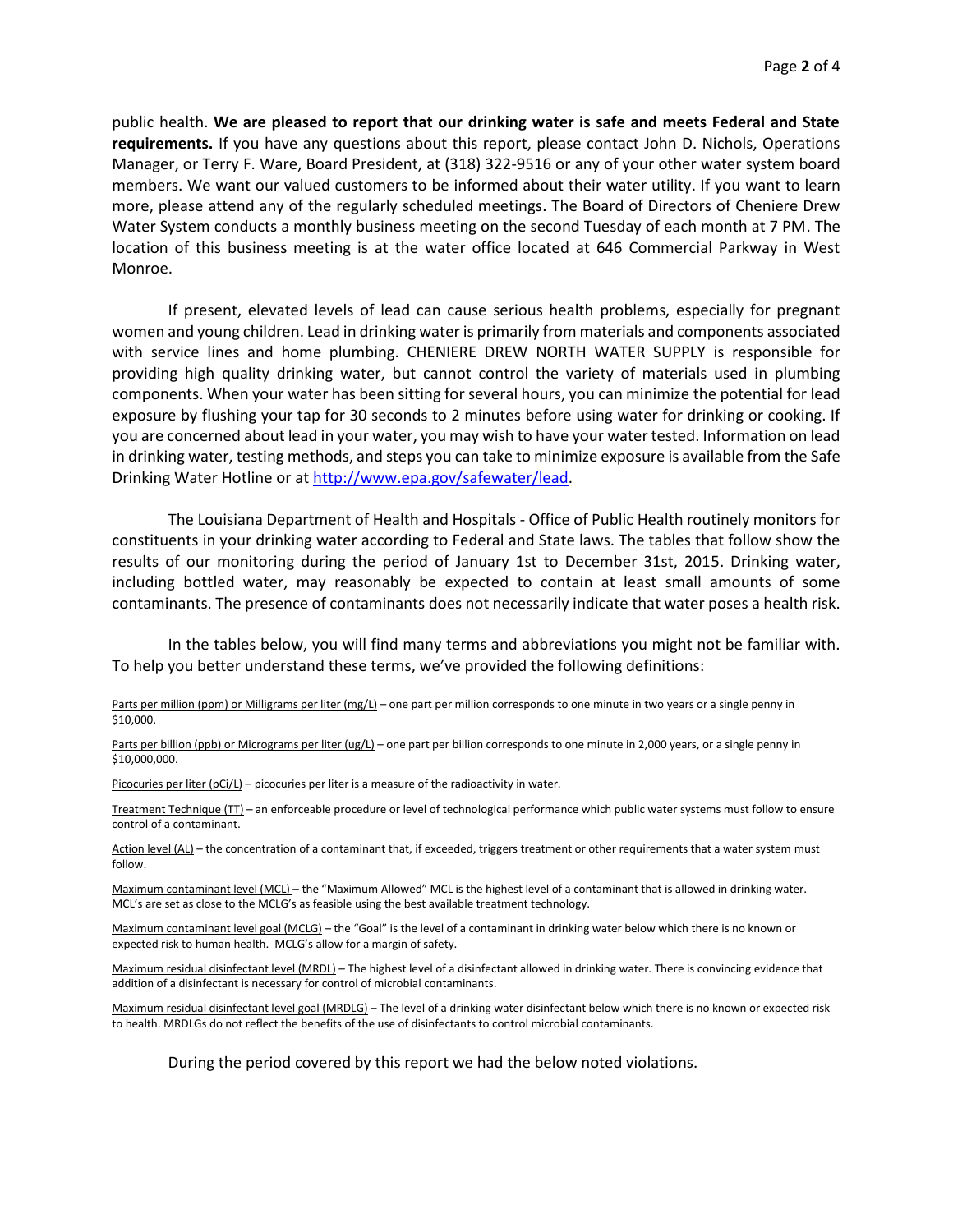| Type                                                                          |  | Analyte | Perioo ا<br>Compliance |  |  |  |  |
|-------------------------------------------------------------------------------|--|---------|------------------------|--|--|--|--|
| 2015<br>No<br>Violations C<br>Calendar<br>' Year of<br>. Occurred in '<br>the |  |         |                        |  |  |  |  |

Our water system tested a minimum of 10 samples per month monthly sample(s) in accordance with the Total Coliform Rule for microbiological contaminants. During the monitoring period covered by this report, we had the following noted detections for microbiological contaminants:

| Microbiological       | Result                                                    | MCL                                                                                                      | <b>MCLG</b> | <b>Typical Source</b>                   |
|-----------------------|-----------------------------------------------------------|----------------------------------------------------------------------------------------------------------|-------------|-----------------------------------------|
| <b>COLIFORM (TCR)</b> | In the month of June, 1<br>sample(s) returned as positive | MCL: Systems that Collect Less than 40<br>Samples per Month – No more than 1<br>positive monthly sample. |             | Naturally present in the<br>environment |

In the tables below, we have shown the regulated contaminants that were detected. Chemical Sampling of our drinking water may not be required on an annual basis; therefore, information provided in this table refers back to the latest year of chemical sampling results.

| Contaminants | Date | Result | Unit | Range                                                                          | MRDL | <b>MRDLG</b> | Tvpical Source                  |
|--------------|------|--------|------|--------------------------------------------------------------------------------|------|--------------|---------------------------------|
| Chlorine     | 2015 | 1.45   | ppm  | $\sim$ $\sim$<br><b>OE1</b><br>$\overline{\phantom{0}}$<br>U.J.L<br>. <i>.</i> |      |              | additive<br>Water<br>used<br>to |
|              |      |        |      |                                                                                |      |              | control microbes                |

| Regulated<br>Contaminants | Collection<br>Date | Highest<br>Value | Range     | Unit | <b>MCL</b> | <b>MCLG</b> | <b>Typical Source</b>                     |
|---------------------------|--------------------|------------------|-----------|------|------------|-------------|-------------------------------------------|
| <b>DALAPON</b>            | 8/25/2014          | 3.19             | $1.43 -$  | ppb  | 200        | 200         | Runoff from herbicide used on rights of   |
|                           |                    |                  | 3.19      |      |            |             | way                                       |
| DI(2-ETHYLHEXYL)          | 11/19/2015         | 0.61             | 0.61      | ppb  | 6          | 0           | Discharge from rubber and chemical        |
| PHTHALATE                 |                    |                  |           |      |            |             | factories                                 |
| <b>FLUORIDE</b>           | 8/25/2014          | 0.3              | $0.2 -$   | ppm  | 4          | 4           | Erosion of natural deposits; Water        |
|                           |                    |                  | 0.3       |      |            |             | additive which promotes strong teeth;     |
|                           |                    |                  |           |      |            |             | Discharge from fertilizer and aluminum    |
|                           |                    |                  |           |      |            |             | factories                                 |
| NITRATE-NITRITE           | 10/8/2015          | 0.087            | $0.026 -$ | ppm  | 10         | 10          | Runoff from fertilizer use; Leaching from |
|                           |                    |                  | 0.087     |      |            |             | septic tanks, sewage; Erosion of natural  |
|                           |                    |                  |           |      |            |             | deposits                                  |
| <b>TETRACHLOROETH</b>     | 10/6/2014          | 0.54             | 0.54      | ppb  | 5          | 0           | Discharge from factories and dry cleaners |
| <b>YLENE</b>              |                    |                  |           |      |            |             |                                           |

| Radionuclides                                               | Collection<br>Date | <b>Highest</b><br>Value | Range | Unit | <b>MCL</b> | <b>MCLG</b> | Tvpical Source |  |
|-------------------------------------------------------------|--------------------|-------------------------|-------|------|------------|-------------|----------------|--|
| No Detected Results were Found in the Calendar Year of 2015 |                    |                         |       |      |            |             |                |  |

| Lead and<br>Copper     | Date        | 90 <sup>TH</sup><br>Percentile | Range       | Unit | AL  | <b>Sites</b><br>Over AL | <b>Typical Source</b>                                                                                        |
|------------------------|-------------|--------------------------------|-------------|------|-----|-------------------------|--------------------------------------------------------------------------------------------------------------|
| COPPER,<br><b>FREE</b> | 2012 - 2014 | 0.3                            | $0.1 - 0.3$ | ppm  | 1.3 |                         | Corrosion of household plumbing systems;<br>Erosion of natural deposits; Leaching from<br>wood preservatives |
| <b>LEAD</b>            | 2012 - 2014 |                                | $1 - 21$    | ppb  | 15  |                         | Corrosion of household plumbing systems;<br>Erosion of natural deposits                                      |

| <b>Highest</b><br><b>Disinfection Byproducts</b><br>MCI<br><b>MCLG</b><br>Periog<br>Sample Point<br>Typical Source<br>Range<br>Unit<br>LRAA |
|---------------------------------------------------------------------------------------------------------------------------------------------|
|---------------------------------------------------------------------------------------------------------------------------------------------|